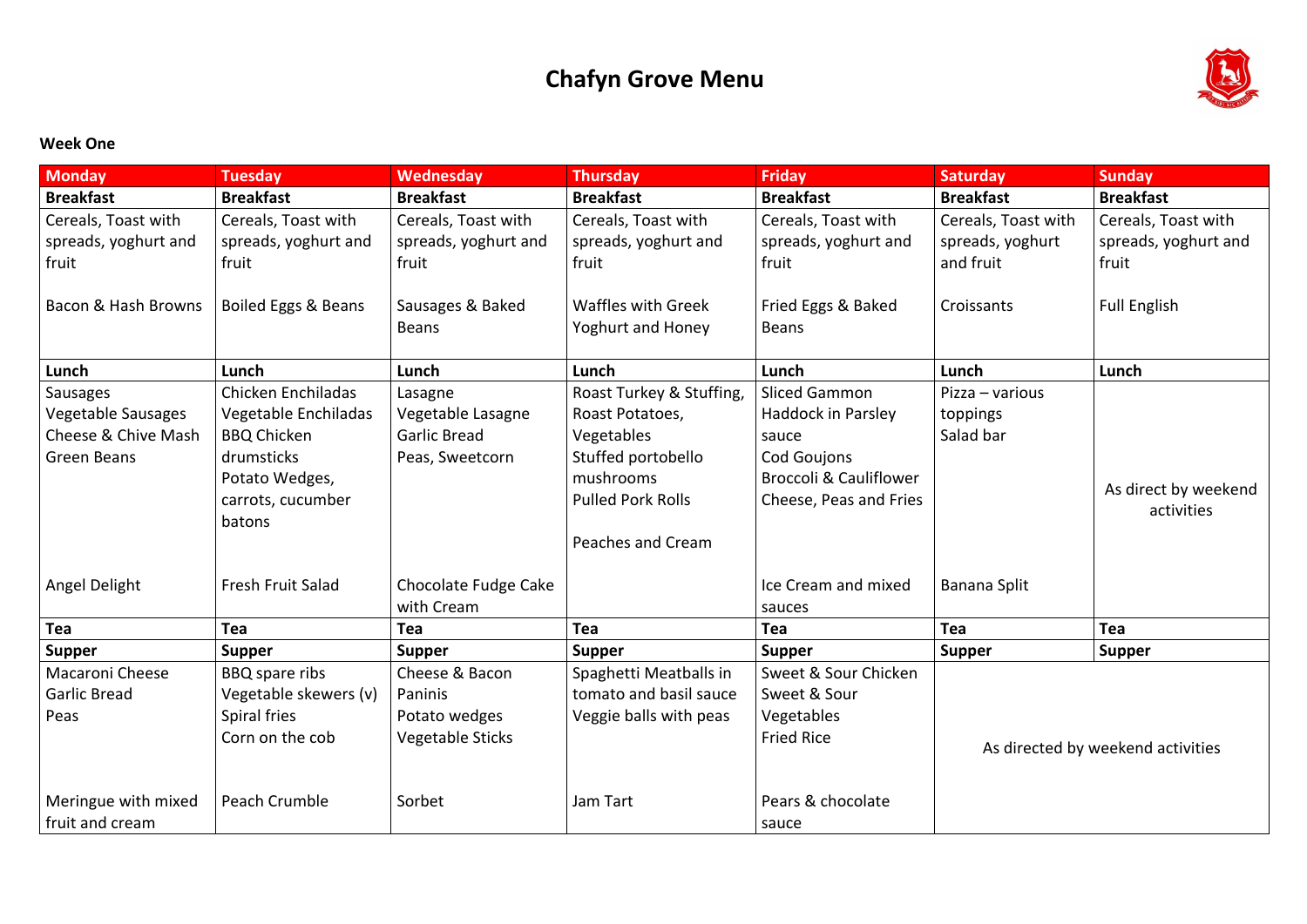# **Chafyn Grove Menu**

#### **Week Two**

| <b>Monday</b>              | <b>Tuesday</b>               | Wednesday               | <b>Thursday</b>                 | <b>Friday</b>         | <b>Saturday</b>                | <b>Sunday</b>                     |
|----------------------------|------------------------------|-------------------------|---------------------------------|-----------------------|--------------------------------|-----------------------------------|
| <b>Breakfast</b>           | <b>Breakfast</b>             | <b>Breakfast</b>        | <b>Breakfast</b>                | <b>Breakfast</b>      | <b>Breakfast</b>               | <b>Breakfast</b>                  |
| Cereals, Toast with        | Cereals, Toast with          | Cereals, Toast with     | Cereals, Toast with             | Cereals, Toast with   | Cereals, Toast with            | Cereals, Toast with               |
| spreads, yoghurt and       | spreads, yoghurt and         | spreads, yoghurt and    | spreads, yoghurt and            | spreads, yoghurt and  | spreads, yoghurt and           | spreads, yoghurt and              |
| fruit                      | fruit                        | fruit                   | fruit                           | fruit                 | fruit                          | fruit                             |
|                            |                              |                         |                                 |                       |                                |                                   |
| Sausage & Tomatoes         | Fried Eggs & Toast           | Pancakes & mixed        | Eggy bread                      | Petite Pain with Ham  | <b>Waffles</b>                 | <b>Full English</b>               |
|                            |                              | berries                 |                                 | & Cheese              |                                |                                   |
| Lunch                      | Lunch                        | Lunch                   | Lunch                           | Lunch                 | Lunch                          | Lunch                             |
| Lime & Chilli Chicken      | Pepperoni or Cheese          | Chicken Curry           | <b>Roast Beef</b>               | Sausages, Quorn       | <b>Chilli Nachos with Rice</b> |                                   |
| Lime & Chilli Quorn (v)    | Pizza (v)                    | Vegetable Curry (v)     | <b>Yorkshire Puddings</b>       | sausages (v),         | Vegetable chilli (v)           |                                   |
| <b>Coconut Rice</b>        | Beef Stroganoff & Rice       | Rice & Poppadoms        | <b>Roast Potatoes</b>           | Salt & Pepper Squid   | Carrot & Cucumber              |                                   |
| Peas and Green Beans       | <b>Carrot &amp; Cucumber</b> | Sweetcorn               | Vegetables                      | Cod Bites             | batons                         |                                   |
|                            | batons                       |                         | Pulled pork rolls               | Vegetable curry (v)   |                                |                                   |
|                            |                              |                         | <b>Roasted Butternut</b>        | Chips                 |                                | As directed by                    |
|                            |                              |                         | Squash and Feta (v)             | Baked Beans &         |                                | weekend activities                |
|                            |                              |                         |                                 | Sweetcorn             |                                |                                   |
| <b>Fruit Jelly</b>         | Fresh fruit salad            | Apple cake with ice     | <b>Mixed Melon</b>              | <b>Eton Mess</b>      | <b>Blueberry Muffins</b>       |                                   |
|                            |                              | cream                   |                                 |                       |                                |                                   |
| <b>Tea</b>                 | <b>Tea</b>                   | Tea                     | <b>Tea</b>                      | <b>Tea</b>            | <b>Tea</b>                     | Tea                               |
| <b>Supper</b>              | <b>Supper</b>                | <b>Supper</b>           | <b>Supper</b>                   | <b>Supper</b>         | <b>Supper</b>                  | <b>Supper</b>                     |
| Pork Stir Fry with         | Spaghetti Bolognaise         | Fish Finger Burger      | BBQ chicken thighs              | Chicken or Vegetable  |                                |                                   |
| vegetables & noodles       | With mixed vegetables        | Vegetable Burger (v)    | and drumsticks                  | fajitas $(v)$         |                                |                                   |
| <b>Vegetable Stir Fry</b>  | <b>Garlic Slice</b>          | Potato Wedges           | Corn on the cob                 | <b>Basmati Rice</b>   |                                |                                   |
|                            |                              | <b>Vegetable Sticks</b> | Garlic & Herb potatoes          | Corn on the cob       |                                | As directed by weekend activities |
|                            |                              |                         |                                 |                       |                                |                                   |
| <b>Fruit Crumble &amp;</b> | <b>Millionaires</b>          | Yoghurt bar with        | <b>Strawberries &amp; Cream</b> | Ice Cream & Sprinkles |                                |                                   |
| Cream                      | Shortbread                   | assorted toppings       |                                 |                       |                                |                                   |
|                            |                              |                         |                                 |                       |                                |                                   |